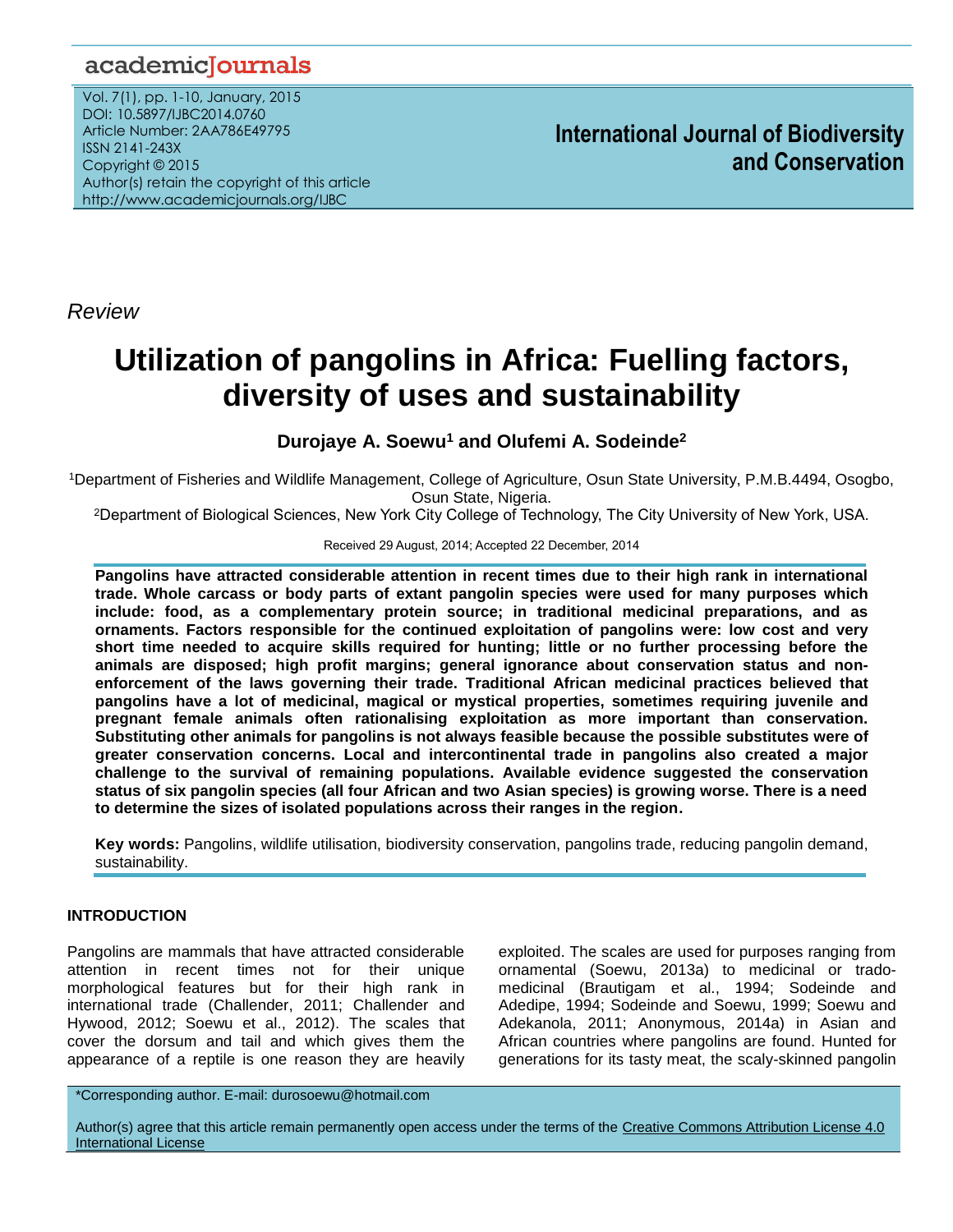

**Figure 1.** Geographical range of the whitebellied pangolin (*P. stricuspis*). Source: Anonymous (2014b). Range**:** Angola, Benin, Central African Republic, Congo, Côte d'Ivoire, Equatorial Guinea, Gabon, Ghana, Kenya, Liberia, Nigeria, Rwanda, Sierra Leone, Sudan, Tanzania, Togo, Uganda, and Zambia- its presence is uncertain in Burundi.



**Figure 2.** Geographical range of the blackbellied pangolin (*P. tetradactyla*). Source: Anonymous (2014b). Range: West and Central Africa, including Cameroon, Congo, Côte d'Ivoire, Democratic Republic of Congo (DRC), Equatorial Guinea, Gabon, Ghana, Liberia, Nigeria, Sierra Leone. Its presence is uncertain in Angola, Benin, Burundi, Central African Republic, Rwanda, Togo, and Uganda. The core of its range lies in Congo, DRC and Gabon.

is under threat in Gabon as demand for the small mammal surges in Asia, where it is used in traditional medicine (Anonymous, 2014a).

Apart from the scales, whole carcass or other body



**Figure 3.** Geographical Range of Temminck's Ground Pangolin (*S. temminckii*). Source: Anonymous (2014b). Range**:** Eastern and southern Africa, including Angola, Botswana, Central African Republic, Chad, Ethiopia, Kenya, Malawi, Mozambique, Namibia, South Africa, Sudan, Swaziland, Tanzania, Uganda, Zambia and Zimbabwe. Its presence is uncertain in Congo and Rwanda.

parts of extant pangolin species are used for additional purposes based on their identified values and established uses. In Africa, these uses include: food as a complementary protein source (Ajayi, 1971; Martin, 1983; Ntiamoa-Baidu, 1987; Wallis, 2004; Wright and Priston, 2010); traditional medicinal preparations, and as ornaments (Soewu, 2013b). Pangolin carcass is known as a delicacy of choice while the animal is believed to possess a reservoir of medicinal, sometimes mystical properties (Soewu and Adekanola, 2011). These values ascribed to pangolins, in addition to their aesthetic properties, provide the feasibility for their exploitation (Soewu and Ayodele, 2009). Their populations are increasingly under threat throughout their range due to domestic and international demand for live pangolins, their skin, scales and meat (Mohapatra and Panda, 2013).

Four species inhabit sub-Saharan Africa: Temminck's Ground Pangolin *Smutsia temminckii*, White-bellied Pangolin *Phataginus tricuspis*, the Black-bellied Pangolin *Phataginus tetradactyla* and the Giant Ground Pangolin *Smutsia gigantea* (Kingdon, 2005; Gaudin et al., 2009; Chandeller et al., 2012). *Smutsia temminckii* is found in central and southern Africa*, P. tricuspis* in West and Central Africa, *P. tetradactyla* in West Africa, and *S. gigantea* in West Africa. Their range and distribution are shown in Figures 1 to 4. Within these ranges, each species is known to occupy different habitats.

Regarding their conservation status, all African pangolins were previously regarded as near threatened on IUCN Red Data Book except *P. tetradactyla* and *S.*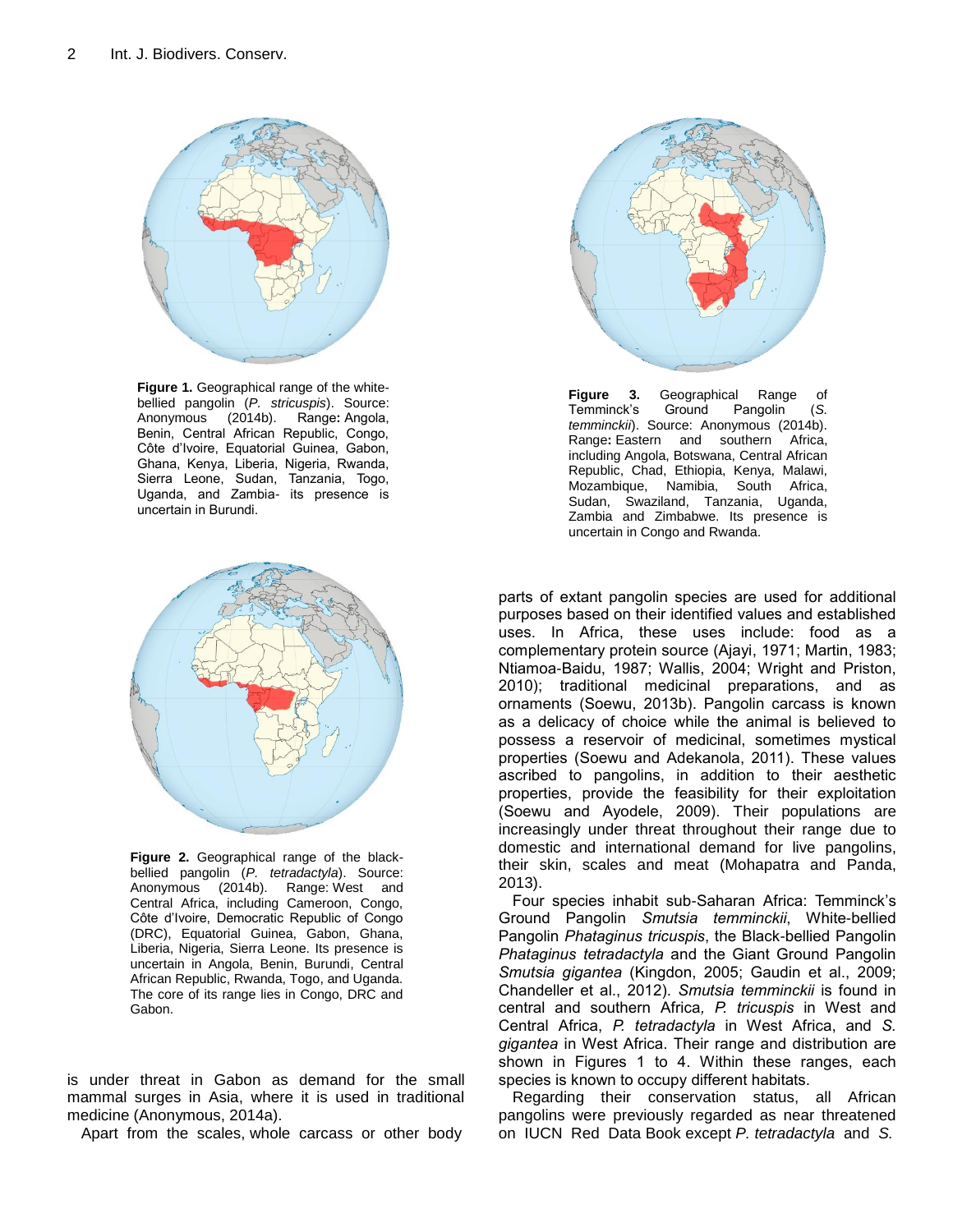

**Figure 4.** Geographical Range of the Giant Ground pangolin (*S. agigantea*). Source: Anonymous (2014b). Range: Cameroon, Central African Republic, Congo, DR Congo, Côte d'Ivoire, Equatorial Guinea, Gabon, Ghana, Guinea, Guinea-Bissau, Kenya, Liberia, Senegal, Sierra Leone, Uganda and United Republic of Tanzania.

*temminckii,* which were categorized as least concern (IUCN, 2010). Presently, they are all regarded as vulnerable in the IUCN Red Data List (IUCN, 2014). All four African species are listed in Class B of the 1968 African Convention on Nature and Natural Resources (Soewu and Ayodele, 2009; OAU, 1968). Species in Class A are totally protected throughout the entire territory of the contracting states; the hunting, killing, capture or collection of specimens is permitted only on the authorization in each case of the highest competent authority and only if required in the national interest or for scientific purposes. Species in Class B are totally protected but may be hunted, killed, captured or collected under special authorization granted by the competent authority in the contracting country state. Also, all living Asian and African species of pangolin are listed in Appendix II of CITES (Convention on International Trade in Endangered Species of Wild Fauna and Flora). Appendix II contains species that are not necessarily now threatened with extinction but may become so unless trade is closely controlled. It also includes "look-alike species", which is, species whose specimens in trade look like those of species listed for conservation reasons. International trade in specimens of Appendix II species may be authorized by the granting of an export permit or re-export certificate. No import permit is necessary for these species under CITES (although a permit is needed in some countries that have taken stricter measures than CITES requires). Permits or certificates are only granted if the relevant authorities are satisfied that certain conditions

conditions are met, particularly important is that trade will not be detrimental to the survival of the species in the wild (Chandeller and Hywood, 2012; CITES, 2013).

## **Natural history**

Pangolins occupy a variety of habitats ranging from tropical, sub-tropical and flooded forests, to thick brush, savannah grasslands and cleared cultivated areas. Their distribution is understood to be linked to the presence of key prey species, though the solitary, predominantly nocturnal and highly secretive nature of pangolins makes it difficult for scientists to study them. Much about their behaviour and habits remains unknown (Anonymous, 2014b).

All pangolin species persist on a diet comprised predominantly of ants and termites. Emerging in the evening to forage, pangolins use their strong claws to dig into ant nests, termite mounds and rotting logs while using their flexible tails for support and balance. Pangolins locate insect nests using a well-developed sense of smell and capture their prey with long and extremely sticky tongues. They are protected from attacking insects by specially adapted muscles that seal their nostrils and ears shut. Arboreal species such as the White-bellied pangolin sleep and nest in the hollows of trees and can grasp and hang from branches using only their prehensile tails. Ground-dwelling pangolins tunnel underground to create burrows for nesting and shelter. Pangolins have an insatiable appetite and perform the important ecological role of regulating social insect populations. It has been estimated that an adult can consume more than 70 million insects annually.

Pangolins deter predators by hissing and puffing, and can protect themselves by rolling into a ball-their tough scales make them impenetrable to most predators. They identify their territories by scattering their faeces and scent marking with urine and secretions from a special gland. Scientists suspect that these odours advertise dominance and sexual status and may also help individuals recognize each other (Anonymous, 2014b; Soewu and Ayodele, 2009).

The longevity of pangolins in the wild is unknown though individuals have lived to almost 20 years in captivity. Males are generally larger than females, the latter reaching sexual maturity towards the end of their first year and giving birth to a single offspring. Pangolin mothers nurture their young in nesting burrows or trees. Scales are soft and pale at birth and begin to harden by the second day. A juvenile pangolin will cling to its mother's tail on foraging trips away from the nest and remain with her for a period of approximately three to four months. Ants and termites can be eaten from around one month old (Anonymous, 2014b).

Of the eight extant pangolin species, four occur in Asia: *Manis pentadactyla* (the Chinese Pangolin), *Manis*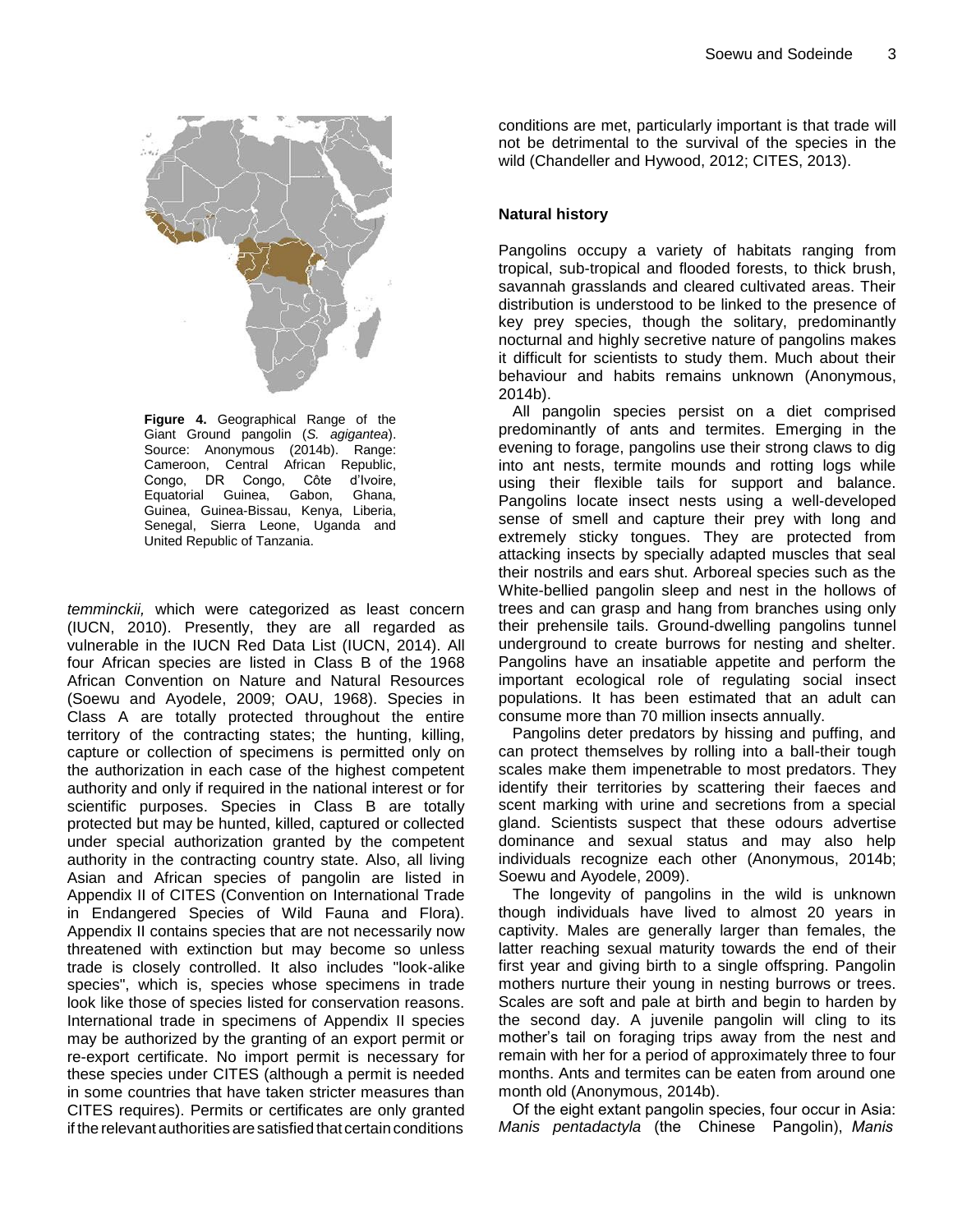*javanica* (the Sunda or Malayan Pangolin), *Manis culionensis* (the Philippine Pangolin), and *Manis crassicaudata* the Indian or Thick-tailed Pangolin. The four African species include *S. temminckii* (the Cape or Temminck's Ground Pangolin), *S. gigantea* (the Giant Ground or Giant Pangolin), *P. tricuspis* (the Tree or African White-bellied Pangolin), and *P. tetradactyla* (the Long-tailed or Black-bellied Pangolin). The Asian species are distinguished from the African species by the presence of hair between their scales (Anonymous, 2014b).

The utilization of pangolins for various purposes (briefly identified) continues to drive the annihilation of the species found in the African continent (Soewu, 2013a). To be able to realistically formulate management strategies to foster their long term survival, we need to know how pangolins are utilized in the continent, their role in the livelihood and culture of African people, the extent of use, and whether continued use at current levels is healthy or sustainable on the long run. In this paper, we present information on the factors that drive the uses of pangolins such as perception and conservation awareness, the diversity and prevalence of uses, trado-medicinal value and economic value. We also assessed the impact on the long term sustainability of such uses given the natural history of the species and their habits and habitats.

# **FACTORS THAT PROMOTE CONSUMPTIVE USE OF PANGOLINS**

Some of these factors can be regarded as fuelling factors which includes:

i) Perception of pangolin values and conservation awareness;

ii) Economic value and local trade.

# **Perception of pangolin value and conservation awareness**

Perception is one major factor fuelling the unregulated exploitation of pangolin in most parts of Africa. All renewable natural resources, including terrestrial and aquatic ones are regarded in most rural, sub-urban and even urban communities in Africa as gifts from nature whose utilization should not be regulated or should be under the most minimal control (Soewu et al., 2012; Soewu, 2013a, b; Simmonds, 1999). Based on this thinking, pangolins and other wild fauna are cropped for uses that the inhabitants desire; be it for food, traditional medicine or cultural ceremonies (Fa, 2000; Wallis, 2004; Wright and Priston, 2010). The exploitation is an "allcomers" affair and is fuelled by high level of unemployment and the attendant widespread poverty (Soewu,

2013b). Also, the skills required for cropping wild animals from the bush can be readily acquired in the community within a short period of time at little or no cost; and in most cases, the animals cropped require little or no further processing before they are disposed. The low production cost and high sales price translates to high profit margins.

For a trade that involves near-zero production cost outside that of cropping the animal from the wild, there are enough incentives to hunt this animal. Production cost ranges between NGN100.00 and NGN200.00 depending on the type of snare or trap used and can sometimes be at zero-cost on occasions when the animal is just picked incidentally in the bush while acquisition of skills needed to set up the snares and traps required training for just a couple of days at no cost. Market value of pangolin carcass presently ranges between NGN4500.00 and NGN7000.00 (Soewu pers. comm).

Ignorance about conservation status of local fauna and laws governing their use, absence of conservation education in the curriculum for formal education at most tiers of the education system; and non-enforcement of existing laws and regulations are further exacerbating factors. In a previous study describing conservation awareness, Soewu and Ayodele (2009), found that more than 90% of the respondents had no awareness about conservation status of pangolins. On their willingness to support conservation of pangolins, over 90% of respondents expressed that they would not support such effort.

The high level of illiteracy coupled with a total absence of conservation education in the curriculum for formal education creates a knowledge gap that adversely hinders biodiversity conservation efforts. People are left with no awareness about the essence of conserving natural resources, the objectives, benefits and the consequence of overexploiting any renewable resource.

Non-enforcement of existing regulatory policies and laws tacitly encourages continued exploitation and utilization of natural resources. It is common to see animals under various categories of threat displayed openly for sale in markets (Figure 5). Despite the fact that pangolins are protected in some form throughout most of their range states, they are offered for trade in these states: Botswana, Chad, Ethiopia, Ghana, Guinea, Malawi, Mozambique, Namibia, Niger, Nigeria, South Africa, Tanzania, Uganda and Zimbabwe (Brautigam et al., 1994).

# **Economic value and local trade**

Legal and illegal trade in wildlife is pervasive and viable. Goodall (2000) observed that African species are getting closer to extinction as a result of the illegal trade in wildlife in Central and West Africa. On exploitation of wild fauna resources, Soewu (2006) observed that there is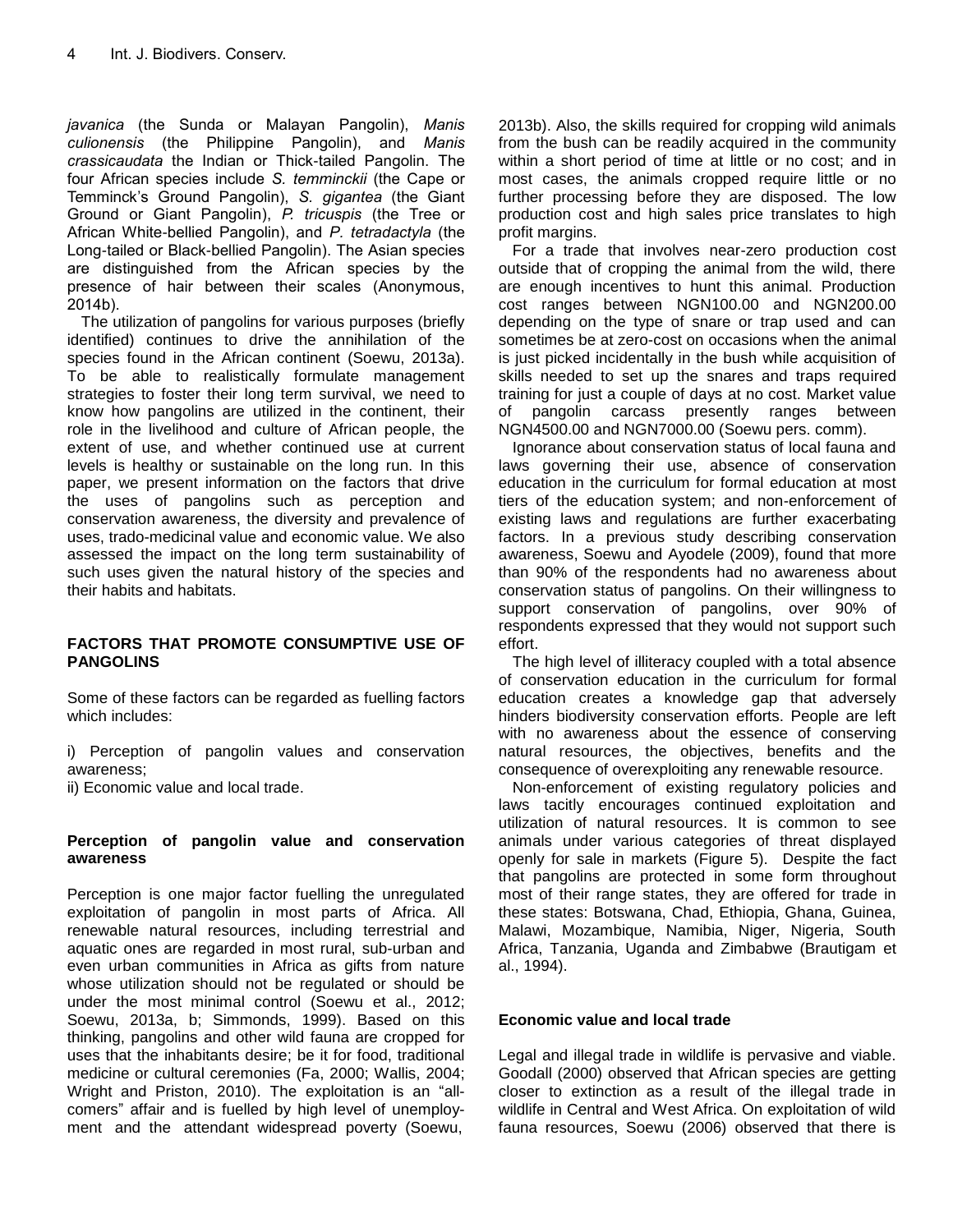

**Figure 5.** *P. tricuspis* (a: live; in captivity; b: processed) (Copyright Durojaye Soewu).

little concern for decimating wildlife in an area because profit maximization is the objective of exploitation. Traditional subsistence use of wild fauna which was sustainable has been changing as commercial factors have affected the socio-economies of communities that are dependent on forest resources for sustenance. Many of these pressures come from urbanization and associated market economies that are creating demand for a variety of products in ever-increasing unsustainable quantities (Bowen-Jones, 1998). Soewu et al. (2012) showed that local trade in mammalian species in Southwest Nigeria is lucrative, extensive and prevalent involving a broad spectrum of species including pangolins. At prices ranging from NGN 1,500-2500 (per carcass of whole pangolin depending on size) the trade as recorded (Soewu and Ayodele, 2009; Soewu et al., 2012) was worth NGN 267,000-356,000. This figure is for a survey that covered just a fraction of Nigeria over a period of six months.

Wildlife resources often change hands several times before reaching the market, allowing many individuals to profit from this trade. Hunters sell carcasses to intermediaries who supply retailers in the town (Fa, 2000; Ott el al., 2002). However, most of the trade is direct to vendors or consumers and therefore hard to quantify (Steel, 1994; Pearce, 1996; Bowen-Jones, 1998; Soewu, 2006; Chandeller and Hywood, 2012).

# **DIVERSITY OF USES**

The very high market value ascribed to pangolin, whole or in parts is not accidental. It is a reflection of the benefits expected to be derived from its use (Sodeinde and Soewu, 1999; Soewu and Ayodele, 2009; Brautigam et al., 1994).

# **Food**

Pangolin meat is not only a delicacy of choice but

somewhat an exclusive preserve of the wealthy and influential in the society (Soewu, 2013a). A Nigerian adage states that "only the rich can request a meal with pangolin as an essential part of the ingredients". This belief has actually turned pangolin into an article of ostentation, offered and purchased at a price well above its real value just because it is seen as a status symbol. This is in part responsible for the desperation of hunters and poachers to go all out in pursuit of pangolin. Sodeinde and Adedipe (1994) reported that the quality of pangolin meat in terms of taste rated higher than of other species such as cane rat, *Thryonomys swinderianus* and Maxwell's duiker *Cephalophus maxwelli* that are also commonly hunted for food.

# **Ornament**

Utilization of pangolin as ornament dwells primarily on the scales (Figure 6). Another Nigerian adage demonstrates the cultural value attached to pangolins; it states that "the only motivation or justification for a man to adorn a flowing gown made with pangolin scales is a flagrant, needless and oppressive display of opulence" (Soewu, 2013b).

Pangolin skins are also processed into leather used for making footwear, bags and belts; and the scales and claws are used in decorations and in or as ornaments.

# **Tradomedicine**

The World Health Organisation (WHO) stated that traditional medicine refers to health practices, approaches, knowledge and beliefs incorporating animal and mineral based medicines, spiritual therapies, manual techniques and exercises, applied singularly or in combination to treat, diagnose and prevent illnesses or maintain well-being (WHO, 2000). Use of pangolins in traditional medicine is common in Africa: Nigeria (Soewu 2008; Soewu et al., 2012), Benin (Akpona et al., 2008), Cote D'Ivoire (Caspary, 1999), Tanzania (Walsh, 1996).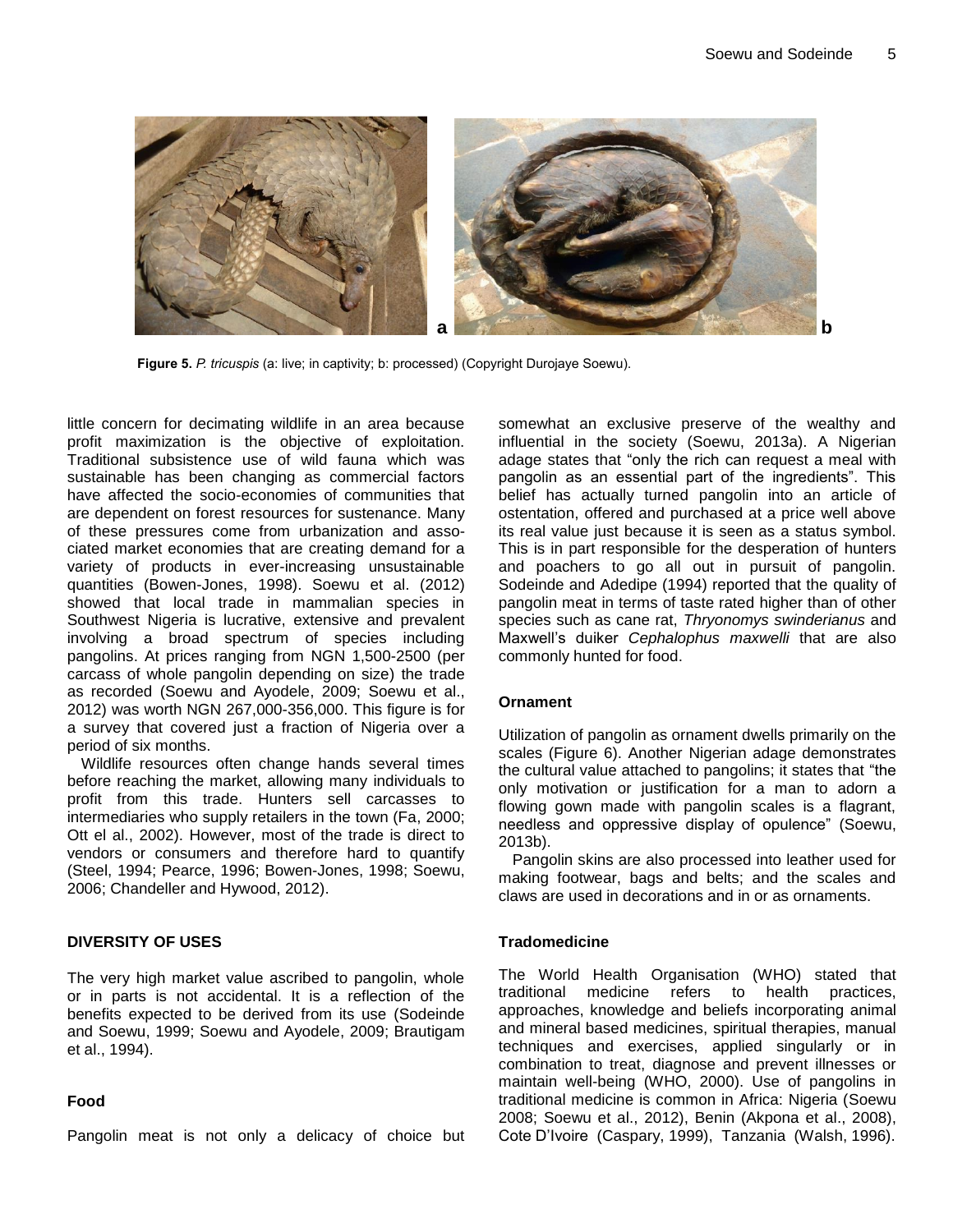

**Figure 6.** A coat of [armor](http://en.wikipedia.org/wiki/Armor) made of pangolin scales, an unusual object, was presented to George III in 1820. (Anonymous, 2014c)

The use for food and traditional medicine appears to exert more pressure on wild populations of animals than other uses (Bodasing, 1999, Ott et al., 2002; Soewu, 2006, 2013a). The demand created by traditional medicine has, however, been identified as one of the causes of the overexploitation of the wild population of numerous animal species (Soewu 2008). This indiscriminate use of wild animals, especially endangered species in all forms of traditional medicine is a cause of growing concern (Alves and Rosa, 2005; Soewu and Adekanola, 2011). Abdullahi (2011) reported an increase in the use of traditional medicine (TM) in Africa and the rest of the world.

TM, as observed, is being integrated into the mainstream of modern health care system in African countries including Ghana, Nigeria, Zambia, Mali and South Africa just as is the practice in China. Hunting and poaching animals for their medicinal values has brought many of the wild species closer to extinction and necessitated their listing in the red data book (Alves et al., 2011). Many African species, including pangolins now survive in fair numbers only in protected areas (Goodall, 2000). Pangolin rates very high on the list of species used for this purpose (Soewu and Adekanola, 2011; Seowu, 2013b).

The pressure on pangolin population from traditional African medicinal practices is premised on the belief that this animal has a reservoir of medicinal, magical or mystical properties. In southwestern Nigeria, pangolins are used to treat between 42 and 47 different ailments/conditions among the Ijebus and Aworis of the Yoruba tribe (Soewu and Ayodele, 2009; Soewu and Adekanola, 2011). The conditions treated range from therapeutic to psychological and even spiritual.

Soewu and Ayodele (2009) revealed some gender and age preferences for the use of pangolin in traditional African medicine. According to the report, some preparations specifically require juvenile and pregnant female animals. A pangolin seized in Zimbabwe in May 2012 had had most of its scales removed, which deviates from the local practice of *muti*, where the animal is kept alive and its scales removed as and when needed for medicinal purposes (Chandeller and Hywood, 2012)

Persons requiring pangolin-infused preparations for treatment of their peculiar conditions will always rate the exploitation as more important than conservation. Substituting other animals for pangolin in these preparations has been suggested as a means of alleviating the pressure on the species. Soewu and Adekanola (2011) reported that only 27.7% of pangolinbased preparations would accommodate use of substitute animals. However, some of the animals identified as possible substitutes for pangolin are themselves usually of greater conservation concern as indicated by their IUCN listings. For instance, gorilla, identified as a possible substitute in a particular case is actually listed on schedules I and 1 of CITES and Nigerian Decree No 11, respectively (Soewu and Adekanola, 2011).

# **Sustainability**

An enormous number of meat in these instance pangolins, is being taken from some of the most biodiverse forests in the world and this indicates the scale of seriousness of an ecological problem that will escalate if commercial trade goes unchecked (Bowen-Jones and Pendry, 1999; Caldecott et al., 1994; Fa et al., 2000, Soewu 2008). A huge number of animals are taken by subsistence hunters. Ott et al. (2002) reported that several regions of the world are experiencing massive defaunation, unregulated and unsustainable depletion of fauna resources, as a result of the bush meat crisis. Wilkie et al. (1998) stated that it is not habitat loss but defaunation that poses the greatest immediate threat to animal conservation in forests of west and central Africa.

Sodeinde and Adedipe (1994) estimated that an average of 24 pangolins was being supplied each month to the markets in Ogun State, Nigeria, with a total of 142 recorded between November 1988 and April 1989. In a more recent study, Soewu and Ayodele (2009) reported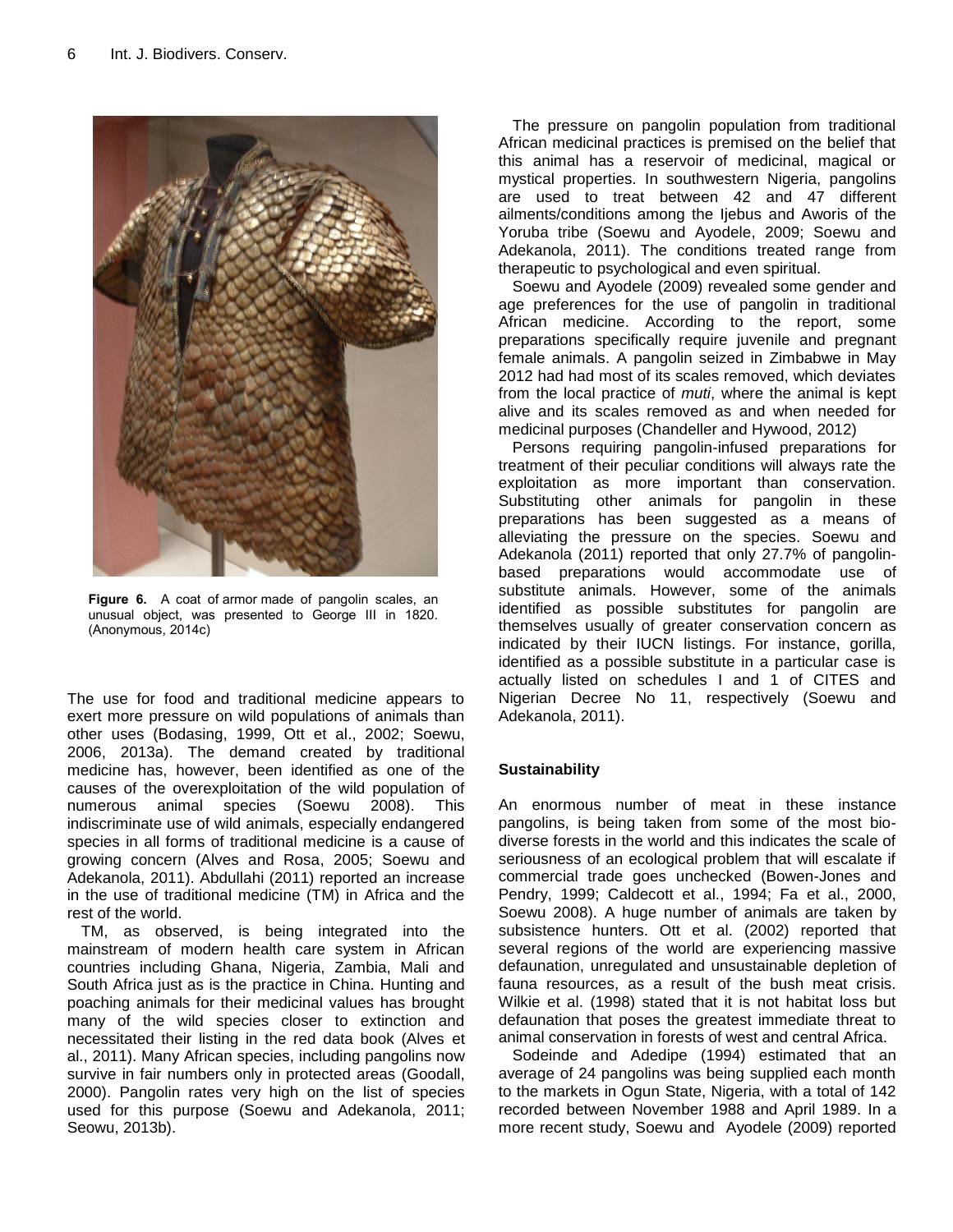| <b>Attributes</b>                      | <b>Extinction-prone species</b>                   | <b>Pangolins</b>                                                                                                                      | Rating |
|----------------------------------------|---------------------------------------------------|---------------------------------------------------------------------------------------------------------------------------------------|--------|
| Trophic level                          | Usually top of the food chain                     | Insect eater (Cansdale, 1947; Menzies, 1963)                                                                                          | 2      |
| Body size                              | Large to very large                               | Moderate, adults 43 cm head and body (Rahm, 1956)                                                                                     | 2      |
| Taxonomic uniqueness                   | Monotypic                                         | Monotypic family and genus (Simpson, 1945; Emry, 1970)                                                                                | 4      |
| Reproductive rate                      | Low, very low                                     | One young per female, gestation period c. 6 months (Menzies,<br>1967; 1091); monogamous (Pages, 1972)                                 | 3      |
| Breeding and longevity in<br>captivity | Poor                                              | No conception in captivity, do not survive long (usually <3<br>months) (Menzies, 1963)                                                | 5      |
| Population distribution                | Fragmented                                        | Fragmented (Dorst and Dandelot, 1970; Happold, 1987; this<br>study)                                                                   |        |
| General habitat<br>distribution        | Fragmented surrounded by<br>incompatible land use | Forests and savannah (Booth, 1960; Happold, 1987)                                                                                     | 3      |
| Habitat alteration                     | Continuous and high                               | Continuous; at high rate (Umeh, 1986)                                                                                                 | 5      |
| Habitat requirements                   | Special or specific                               | Restricted in diet (Cansdale, 1947; Menzies, 1963), found on<br>trees infested with preferred prey (Pages, 1970)                      |        |
| Insularity                             | Pronounced/high                                   | Local populations discontinuous (Happold, 1987; this study)                                                                           | 3      |
| Hunting pressure                       | High                                              | Persistent (Walker, 1975; this study)                                                                                                 | 4      |
| Economic/medicinal<br>value            | High or priceless                                 | Flesh eaten, scales and other parts used for charms,<br>ornaments and medicinal compounds (Hayman, 1954; Walker,<br>1975; this study) | 4      |
| Extinction risk index                  |                                                   |                                                                                                                                       | 0.68   |

**Table 1.** Extinction-susceptibilty rating of pangolins (*Manis*spp.) based on known attributes of extinction-prone species

Source: Sodeinde and Adedipe (1994).

that a higher figure:178 whole pangolins were sold into traditional African medicine during a period of three months amongst a population of people that represent less than 3% of the Nigerian population. Soewu and Adekanola performed another study in 2011, where the utilization of 64 pangolins were documented between 40 traditional medicinal practitioners within a month, giving a monthly average of 1.6 pangolins utilized per practitioner.

It has been suggested that the importance of pangolins as traditional medicines throughout Africa is likely to increase threats to their population (Anadu et al., 1988; Brautigam et al., 1994). The number of traditional medicinal practitioners in Africa cannot be ascertained but it has been estimated to be at least one practitioner to 2000 people (Soewu, 2013a). If we add the figures above that of the bushmeat markets spread all over the nook and crannies of the continent of Africa, the result would be devastating.

All these studies indicate a continuous decline in the size and number of the pangolin captured from the bush and a growing difficulty in encountering the animal. Sodeinde and Adedipe (1994) used an extinctionsusceptibility rating to predict the long-term fate that would befall pangolins if the exploitation continues unabated. Extinction risk index for pangolins species was estimated to be 0.68 (Table 1).

Bowen-Jones (1998) observed that even the animals that could be hunted sustainably are often being exploited at probably unsustainable levels, and that controls need to be introduced in order to make sure that they are not added to the vulnerable category. However, Chardonnet et al. (2002) has established that excessive harvest of wildlife depletes the wildlife resource when the level of exploitation overtakes the recruitment rate. The level of exploitation for pangolins so far has clearly overtaken the recruitment rate. According to Challender et al. (2012) evidence suggests the conservation status of six pangolin species (all four African and two Asian species) is decreasing.

More importantly, pangolins sold and utilized in Africa today come directly from the wild as there are no records of successful captive breeding and ranching of this species yet (Soewu and Ayodele, 2009; Soewu and Adekanola, 2011). The situation in West and South Africa is suggesting that most pangolins found on the market have been taken from protected areas (Sodeinde and Adedipe, 1994; Brautigam et al., 1994). International trade in pangolins is undoubtedly having a detrimental effect on population levels (Chandeller, 2011)

# **Intercontinental trade**

Due to the clandestine nature of illicit trade in wildlife, it is often difficult to estimate trade levels, hence minimum volumes can only be approximated/gauged based on data from media reports of seizures and the findings of research (Broad et al., 2003; Chandeller and Hywood, 2012). The exact proportion of the hunting and trade in pangolins in Africa intended for intercontinental trade,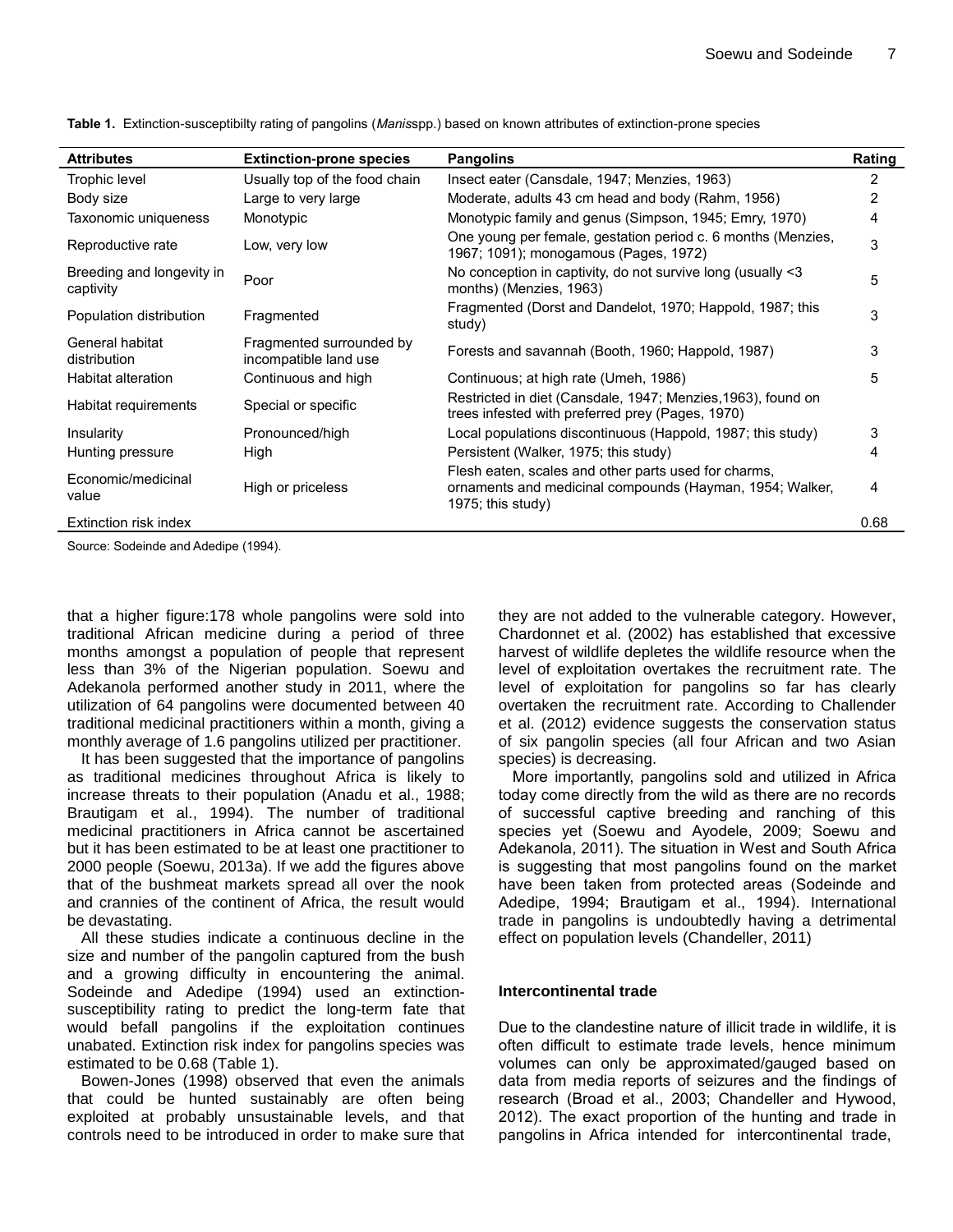international trade within Africa or for domestic use is not clear. However, the nature and circumstances surrounding seizures that have been made recently suggest links to intercontinental trade rather than to local use. Since 2008, a small number of seizures comprising African pangolins and derivatives have taken place in Asia and in Europe where the end destinations were reported to be China, Thailand and Hong Kong. This is undoubtedly a small fraction of actual trade levels based on the low detection rates associated with wildlife trade. Although the quantities of pangolins and scales seized are not known in all cases, some of these consignments included pangolin scales ranging in weight from between 1 and 115 kg; one comprised 100 African White-bellied pangolin skins (with scales attached) that had originated in Guinea and was bound for Thailand (Chandeller and Hywood, 2012). There is an evidence of a potentially growing intercontinental trade in African pangolins between Africa and Asia. Over the last two years, there have been a small number of pangolin-related seizures from Africa which have been destined for Asian markets. For example, in 2009, 100 kg of '*Manis* spp.' scales were seized in transit from Côte d'Ivoire to Hong Kong (Chandeller, 2011). Hong Kong Customs officials intercepted an illegal shipment of 2.6 tons of pangolin scales from Cameroon via Malaysia- the second haul from the African continent in less than a month. The 2,340 kg of scales were discovered on June 11, inside 115 bags on a shipment declared as timber. This follows the May 28 seizure of [one](http://annamiticus.com/2014/05/28/1-ton-pangolin-scales-south-africa-seized-hong-kong/) ton of pangolin scales, initially reported by the Hong Kong Customs and Excise Department on May 28 as arriving from South Africa (however, later information suggests the illicit cargo arrived from Kenya or Uganda, via Malaysia). The seizure at the Kwai Chung Custom House examination compound, the largest seizure of pangolin at Hong Kong's port in five years, is estimated to be worth R5 million. This trade is having catastrophic effects on the populations of all of the remaining eight pangolin species world-wide, with the Asian pangolin populations showing dramatic declines in recent years. Illegal trade is rife in central and west Africa and was known to occur at low levels in southern Africa prior to this incident. This most recent seizure indicates that illegal trade is widespread in southern Africa as well, and is far from being sustainable (Anonymous, 2014d). In July 2012, 115 kg of pangolin scales were seized in Uganda; the trader claimed that he had many suppliers and that he always exported the pangolin scales to China. He said that he received deliveries from various locations within the country and from the Democratic Republic of Congo. According to a spokesperson from the Ugandan Wildlife Authority, wealthy Chinese were encouraging the illegal trade. This supports the concern that intercontinental trade, if not the case already, is set to be a major threat to Africa's pangolins, especially if this practice is occurring elsewhere in Africa, facilitated by a growing Chinese presence

on the continent as a result of increasing trade and economic links. The larger volumes suggest this trade is commercial in nature but operating in parallel with smaller volumes (Chandeller and Hywood, 2012).

# **Conservation awareness**

As reported earlier, there is a general lack of awareness of conservation laws and protection status of wild animals in Africa. In Soewu and Ayodele (2009), well above 90% of the respondents had no awareness about conservation status of, or any threat to the survival of pangolins. On their willingness to support conservation of pangolins, less than 10% expressed varying degrees of interest in any conservation programme for pangolins while others expressed total apathy towards such projects.

# **Recommendations**

The first step towards saving our darling species is to determine the sizes of isolated populations of pangolins across their ranges in the region and on the continent of Africa. Such a study requires concerted, coordinated and harmonized surveys throughout Africa. This is no doubt a daunting task, but it is attainable. Population studies should also incorporate evaluation of immediate and remote threats to the supporting ecosystem.

There is a need to quantify the number of pangolins sold and utilized within a specific time frame in the region and on the continent of Africa for all the identified uses. The sales figure should include domestic, cross-border and intercontinental trade. This will give an insight into the exploitation pressure on resources in the wild. According to Chandeller and Hywood (2012), research needs to be undertaken on inter-continental trade, given the potential magnitude of the threat and the suspected precipitous decline in Asian pangolin populations driven by demand in the region, inparticular China and the growing economic ties between Africa and China. Such a study should be supplemented with research into the status and ecology of African pangolins in order that an informed assessment can be undertaken into the impact of trade on pangolin populations. A critical examination of these uses as an index of pressure on resources in the wild is a prerequisite for any conservation programme to be meaningful and effective (Chardonnet et al., 2002; Soewu, 2006).

Lastly, the twin approach of increasing yield and reducing demand for pangolins should be adopted.

# **Yield boosting measures**

The following in situ and ex situ approaches to increasing yield are suggested.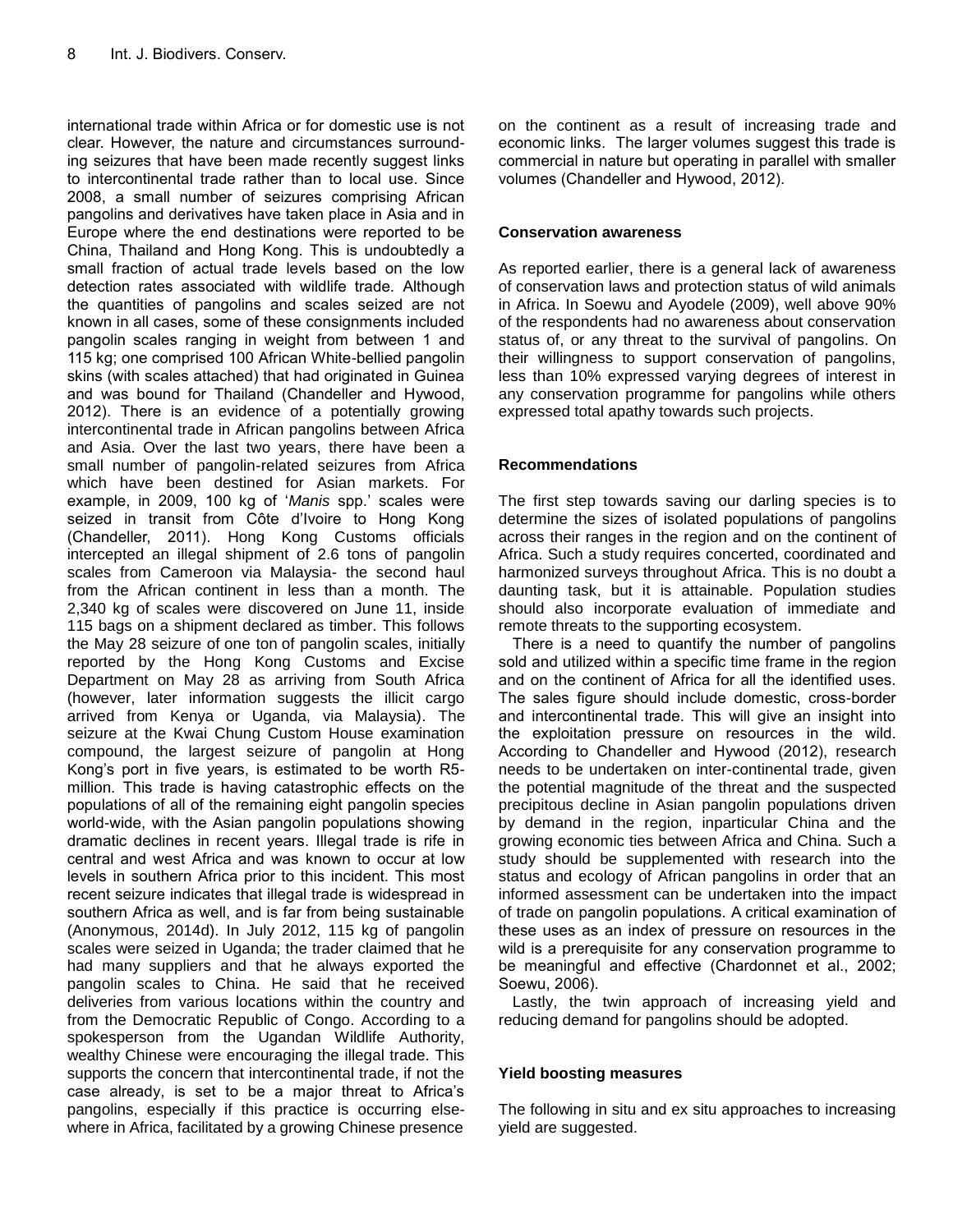#### *In situ*

**Pangolin sanctuaries:** Establishment of sanctuaries around identified populations of pangolins will be a good starting point. It gives room for regulation and monitoring of exploitation. This will also raise the awareness about the conservation needs of the species among the populace in surrounding communities.

**Involvement of host communities with incentives:** Communities adjacent to conservation projects will more readily lend their support to such schemes if they are included as stakeholders and co-beneficiaries. Members of communities inhabited by pangolin population(s) should be engaged as much as possible in the projects. Offers of scholarship support to indigenes of such communities to pursue courses in conservation/ecology related courses will enable the engagement of such indigenes. This will prepare an army of conservationists among the indigene within a short time, thereby making the spread of the conservation message a lot easier.

#### *Ex situ*

There is a need to boost the yield of this animal by establishing pangolin husbandries across all regions of the world, most especially in Asia and Africa which had been regular suppliers over the years. Semi-captive breeding of pangolins for education, research and reintroduction purposes will greatly enhance the survival and continued existence of these species.

#### **Reducing demand**

Massive enlightenment campaigns on pangolin conservation should be mounted across all regions of the world. A drop in demand would impact on other dynamics of the trade and make it less rewarding to hunt pangolin. For this to be more effective, the manufacturing sector of the economy should be involved such that consumer products can begin to carry conservation-promoting inscriptions. It is also expedient we carry the pangolin gospel farther by participating in other fora and gatherings beyond the strictly conservation circles, for instance the World Social Forum. A point to emphasize to the world is that unsustainable depletion of wildlife resources not only embodies a challenge for conservation, but more importantly represents a serious threat to the health status and food security of human population (Soewu, 2006; Soewu 2008; Marshall, 1998).

#### **Strengthening the legal machineries**

With the recent re-evaluation and adjustments in the

conservation status of pangolins by the IUCN Red Data List, and the on-going efforts by CITES to review the trade status of these species, there is a very urgent need to review the status of pangolin species across the continent as regards the African Convention on Nature and Natural Resources. It is also essential that all countries within the region review the status of these species accordingly and strengthen their legislation towards protecting pangolins and all other species identified as being under varying degrees of threats in their territories. Such legislations should be duly implemented to ensure its effectiveness.

The establishment of a joint-regional organ to monitor cross-border movement and trade in pangolins and all other vulnerable species would also go a very long way in enhancing the continued survival and availability of these species.

### **Conflict of interests**

The author(s) have not declared any conflict of interests.

#### **REFERENCES**

- Abdullahi AA (2011).Trends and challenges of traditional medicine in Africa. Afr. J. Tradit. Complement. Altern. Med. 8:115-123. <http://dx.doi.org/10.4314/ajtcam.v8i5S.5>
- Ajayi SS (1971). Wildlife as a source of protein in Nigeria: some priorities for development. Niger. Field 36:115-127
- Akpona HA, Djagoun CAMS, Sinsin B (2008). Ecology and ethnozoology of the three-cusped pangolin Manistricuspis (Mammalia, Pholidota) in the Lama Forest Reserve, Benin. Mammalia 72:198-202[. http://dx.doi.org/10.1515/MAMM.2008.046](http://dx.doi.org/10.1515/MAMM.2008.046)
- Alves RRN, Barbosa JAA, Santos SLDX, Souto WMS, Barboza RRD (2011). Animal-based Remedies as Complementary Medicines in the Semi-arid Region of Northeastern Brazil. Evid. Based Complement. Altern. Med. 1-15.
- Alves RRN, Rosa IL (2005). Why study the use of animal products in traditional medicines. J. Ethnobiol. Ethnomed.1: 1-5. <http://dx.doi.org/10.1186/1746-4269-1-1>
- Anadu PA, Elamah PO, Oates JF (1988). The bushmeat trade in southwestern Nigeria: a case study. Hum. Ecol. 16(2):199-208. <http://dx.doi.org/10.1007/BF00888092>
- Anonymous (2014a). Pangolins under threat in Gabon as demand surges in Asia. [http://www.afp.com/en/news/pangolins-under-threat](http://www.afp.com/en/news/pangolins-under-threat-gabon-demand-surges-asia/)[gabon-demand-surges-asia/.](http://www.afp.com/en/news/pangolins-under-threat-gabon-demand-surges-asia/) [Accessed October 05, 2004]
- Anonymous (2014d). [http://annamiticus.com/2014/06/16/2-tons](http://annamiticus.com/2014/06/16/2-tons-pangolin-scales-cameroon-seized-hong-kong/)[pangolin-scales-cameroon-seized-hong-kong/.](http://annamiticus.com/2014/06/16/2-tons-pangolin-scales-cameroon-seized-hong-kong/) [Accessed October 05, 2004]
- Anonymous(2014b).http://www.pangolinsg.org/pangolins/links/ [Accessed June 12, 2014].
- Anonymous(2014c).http://en.wikipedia.org/wiki/Pangolin#mediaviewer/F ile:Coat\_of\_Pangoli \_scales.JPG.[Accessed October 05, 2004].
- Bodasing A (1999). Overview of wildlife trade issues in sub-saharan Africa. TRAFFIC Report. [Online] Available from [www.traffic.org.\[Accessed](www.traffic.org.%5bAccessed) June 05, 2004].
- Bowen-Jones E (1998). A Review of the Commercial BushmeatTrade and the Great Apes. Report for the Ape Alliance.
- Bowen-Jones E, Pendry S (1999). The threat to primates and other mammals from the bushmeat trade in Africa, and how this threat could be diminished. Oryx 33 (3): 233-246.
- Brautigam A, John H, Tamsin H, Jonathan H(1994) Recent Information on the Status and Utilisation of African Pangolins. Traffic Bull. 15(1):15-22.